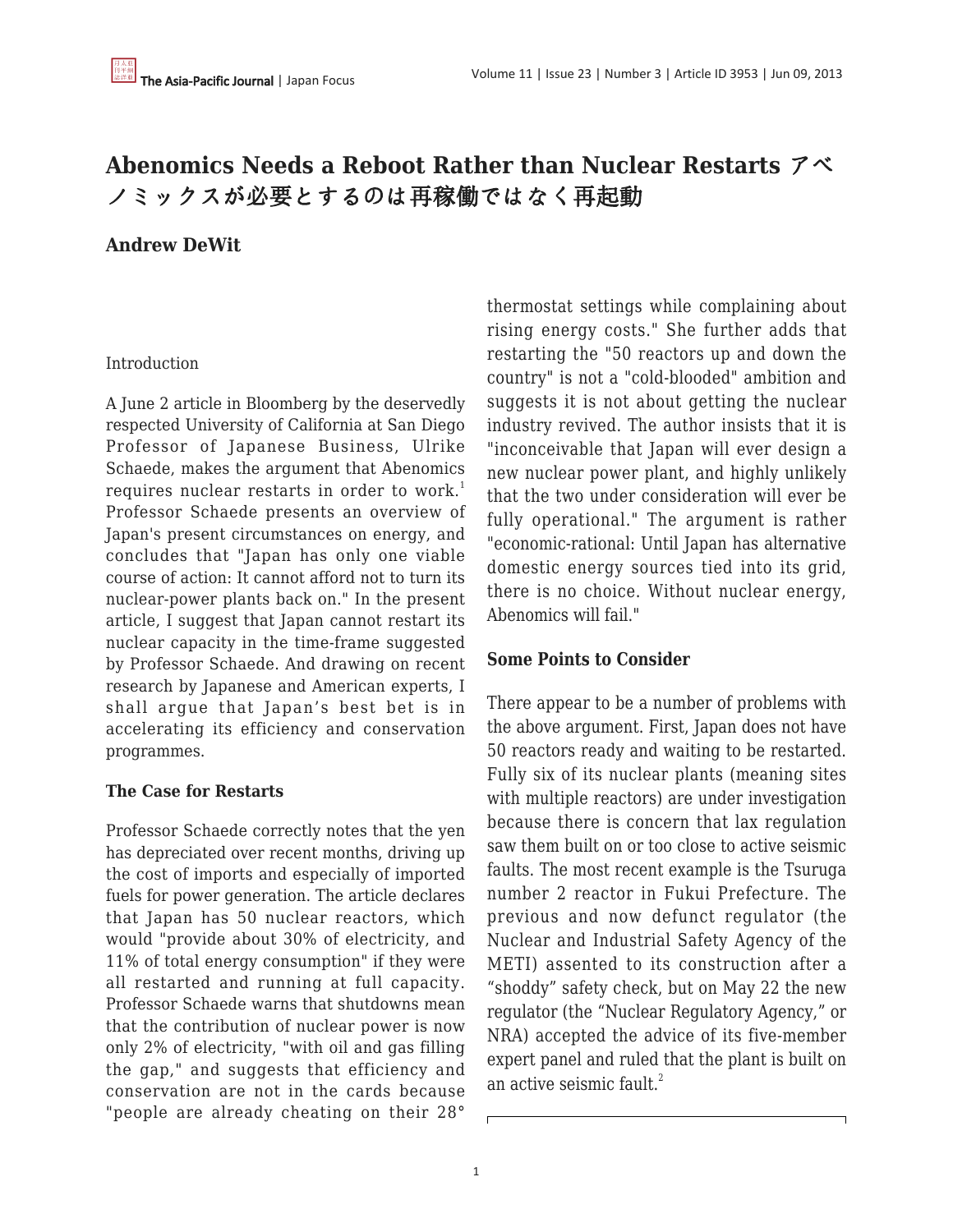



**Fault under the Tsuruga reactor**

Professor Schaede argues that "we don't know about disposing of unused nuclear power plants. So we might as well turn them back on." But the NRA is a new regulatory institution, one put in place after Fukushima and the exposure of how compromised its predecessor was. The NRA is charged with ensuring nuclear safety, and is seeking credibility both domestically and internationally. So it is compelled to be careful to do as thorough a job as possible, notwithstanding its limited staffing levels and some of its members' ties to the nuclear industry.<sup>3</sup>

Second, it is unclear why Professor Schaede argues that it is "inconceivable" that Japan will ever design or build another reactor. To give just one example, the Japanese government is in fact funding research on small-scale nuclear reactors, including Mitsubishi Heavy Industry's "Integrated Modular Reactor."<sup>4</sup> Moreover, the current head of the LDP Committee on Resources and Energy Strategy, Yamamoto Taku, declares that Japan must pursue nuclear technology and that he looks forward to new nuclear construction, at least underground.<sup>5</sup>

Third, Professor Schaede's article insists, citing a poll by the pro-nuclear Institute for Energy Economics, that "52 percent of Japanese were in favor of nuclear energy before Fukushima, and 39 percent were still in favor immediately after the disaster." But the polls in fact show that opposition to nuclear power strengthened in the months after Fukushima, as it became clear that TEPCO and the larger nuclear village were quite deliberately concealing information pertinent to public safety.<sup>6</sup> Indeed, the nuclear village even concealed crucial information from the Japanese Prime Minister, leading the American Embassy (among others) to express its concerns in very strong terms.<sup>7</sup> Distrust of the authorities, and especially the utilities, remains very high. For example, in response to the most recent poll on nuclear-related opinion (a Kyodo opinion poll, released on May 19, 2013), 54.3% residents of Shizuoka Prefecture opposed restarts of reactors even after safety checks, whereas only 37.2% supported restarts.<sup>8</sup>

#### **Are Quick Restarts in The Cards?**

But perhaps the most pertinent point is that there simply will not be restarts by August, contrary to what Professor Schaede suggests in writing that "[t]he government recently announced that after new regulation takes effect in July, several power plants could go back online – presumably in time for August's summer heat wave." In fact, it is almost certain – barring the Abe Shinzo regime's removal of authority from the NRA – that any restarts will take several months and will be rather limited in number.

The reasons for this delay include the fact that the utilities have first to apply for restarts from the introduction of the new regulations, in July, and then have their facilities inspected. At present, there has not even been a decision on the order in which reactors might be inspected by the NRA's limited inspection teams.<sup>9</sup> The near certainty of significant delay has caused a serious ruckus in Japanese politics. The utilities and a roughly 90-member alliance of LDP Diet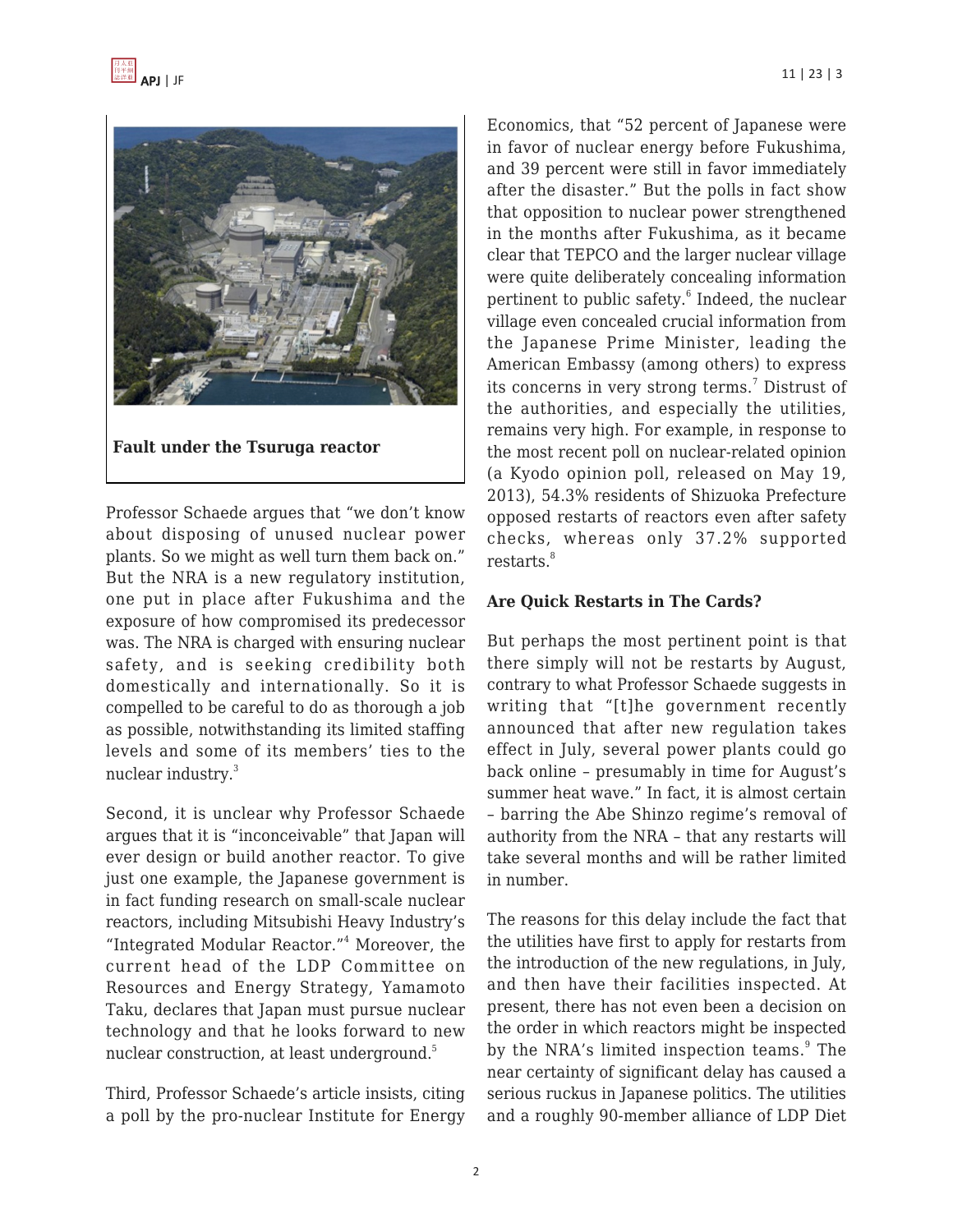

members (whose chair and vice-chair are from reactor-site communities) are attempting to apply pressure to the NRA for quick inspections and restarts. But this pressure appears to be having the contrary effect, with voices in the LDP openly worrying that it is a minus for them in the upcoming Upper House elections (likely to be held on July 27). $^{10}$  And given the NRA's concern to be seen as beyond bias, the greater the pressure placed on them, the more cautious they are likely to become. At the same time, the politicians acting at the behest of the utilities and their reactor-dependent communities presumably have a similarly difficult structure of incentives. $11$  The utilities are in truly desperate straits, facing bankruptcy due to their high cost structures and abandonment by local-government and business clients, and hence perceive no option but frantic and open lobbying.

The upshot is that there will be no restarts over the next few months. In this regard, a comprehensive analysis of Japan's predicament and its choices was published on May 2 of 2013 by Deputy Senior Researcher Fujiyama Mitsuo of the decidedly mainstream Japan Research Institute  $\text{[RI]}^{12}$  The  $\text{[RI's}$  analysis reveals that Japan's situation is indeed dire: the trade deficit in 2012 was YEN 8.2 trillion, and total imports of fuels for thermal power generation in the same year were YEN 7.5 trillion. This cost was about YEN 3.7 trillion more than what Japan paid for total imports of thermal fuels in 2010. The JRI report also adds that at an exchange rate of YEN 100 to the US dollar total fuel costs for thermal generation are likely to be YEN 8.8 trillion in 2013. By the JRI accounting, this would involve a YEN 5 trillion increase over 2010.

The JRI's analysis therefore scrutinizes Japan's options, including the potential for nuclear restarts. Its assumption is that the earliest that restarts can be expected is mid-October, with Shikoku's Ikata number 3 and Kyushu's Sendai numbers 1 and 2 likely candidates because they appear closest to having met safety standards. The report also discusses prospects for the diffusion of renewable energy and cheaper natural gas. Though Japan may become the world's largest market for solar in 2013, the report rightly concludes that there is no way to diffuse renewable power fast enough over the next few months to meet demand.

It also unpacks recent magical thinking that cheaper natural gas is in the offing. Though the United States has of late experienced a natural gas glut, through a hydraulic fracturing – or "fracking" - boom, the earliest Japan can expect imports from that source is  $2017<sup>13</sup>$ . The METI is also working to set up a futures trading system for natural gas, to bring the price down. But the report notes that the earliest this system – whose potential effectiveness remains unknown – will come into effect is sometime in 2014.

The JRI report therefore finds all of these options wanting, because they simply do not answer the need for power right now. As a result, the JRI comes down strongly in favour of accelerated conservation measures. The JRI stress that these measures should not only focus on cutting peak demand, but cutting demand overall. The mechanisms specified in the report's scenario of a full-on effort at demand reduction include visualization of consumption as well as accelerated deployment of energy management systems (such as smart meters, business energy management systems, home energy management systems, and others), as well as very high-efficiency appliances and other gear. The JRI argue for very aggressive policies to accelerate the deployment of these technologies.

#### Abenomics and Energy

This critical area is where Abenomics clearly needs a reboot. The Abe Cabinet showed limited interest in efficiency and conservation last January, when they devoted only a small amount of their over YEN 10 trillion "arrow" of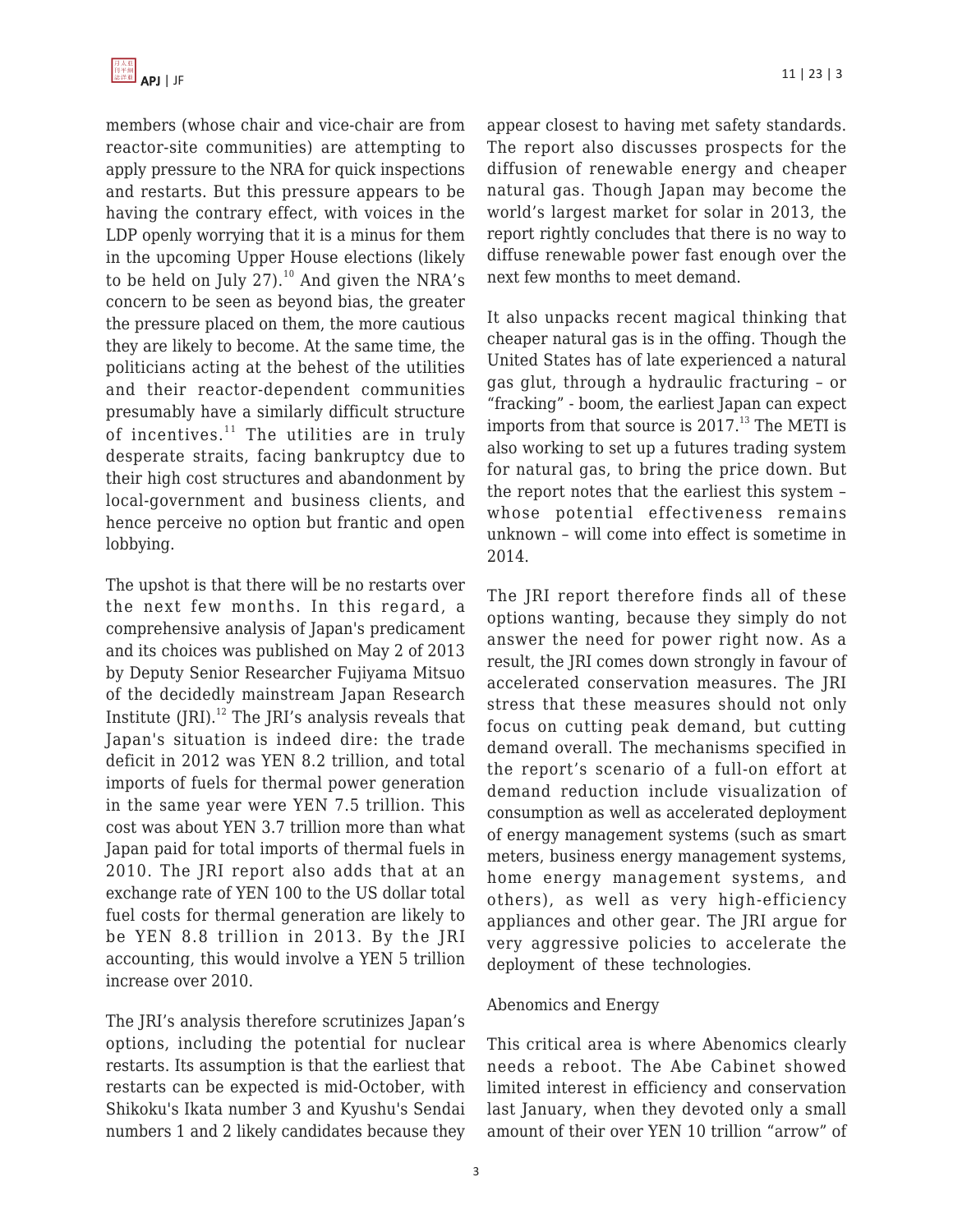

public works spending to efficiency and included no serious conditions on the use of the funds.<sup>14</sup> Many observers of Japanese politics have suggested the stimulus arrow was aimed more at the upcoming Upper House election than the economy's needs per se. But surely it is not too late to reconsider deployment of funds and setting targets, given the gravity of Japan's energy crisis. Japan's local government and many of the central agencies are already devoting significant fiscal and regulatory attention to efficiency, and the Abe regime could provide a very welcome helping hand in helping to coordinate action through the Cabinet as well as the equivalent of the American President's "Bully Pulpit."

In addressing its own needs for reduced consumption in a hurry, Japan could also grow a very robust business sector. The size of the efficiency and conservation opportunity is far larger, and Japan's relative energy efficiency a good deal lower, than many people think. I discussed these matters at length in an earlier article.<sup>15</sup> Rather than going over that ground again, it might be more useful to turn to a May, 2013 survey, on behalf of United Technologies, by the policy and economic advisory firm Rhodium Group. The report is titled "Unlocking American Efficiency: The Economic and Commercial Power of Investing in Energy Efficiency Buildings." The report is not only concerned with the United States, though its focus is the massive opportunity for efficiency in the building sector in the US using off-theshelf technologies and policy options. The Rhodium Group represent the internal rate of return (IRR) on investments in efficiency as 28.6% over a 10 year period. They argue that this IRR "is four times better than average corporate bond yields or average equity performance and more than double the returns even high-performing venture-capital firms enjoy."



The data charts in the report are persuasive and valuable. For example, their figure 16 (above) compares the efficiency of air conditioning units. The result provides yet another indicator that Japan is not in fact the global leader on efficiency, its air-conditioning units having a noticeably lower level of efficiency than the Americans and EU.

Because of Japan's greater urban density and greater reliance on rail transport as well as its more moderate climate and other factors, it surely cannot expect the same return from investments in efficiency as can the Americans. But the Rhodium Group's study builds on a very important 2009 study by the World Business Council for Sustainable Development (one sadly ignored in large part). These analyses centre on the building sector and the gear deployed within structures, as opposed to the waste of fuel and other resources through sprawl and other lamentable elements associated with the American Dream. Both of them suggest Japan has plenty of work to do. And the Rhodium Group's very reader-friendly study presents a convincing case that this efficiency market has the potential to grow to USD 1.6 trillion globally.

#### **Why Isn't the IEA Telling Us About This?**

It is interesting that the International Energy Agency (IEA) have been very blunt in their advice for nuclear restarts in Japan.<sup>16</sup> To their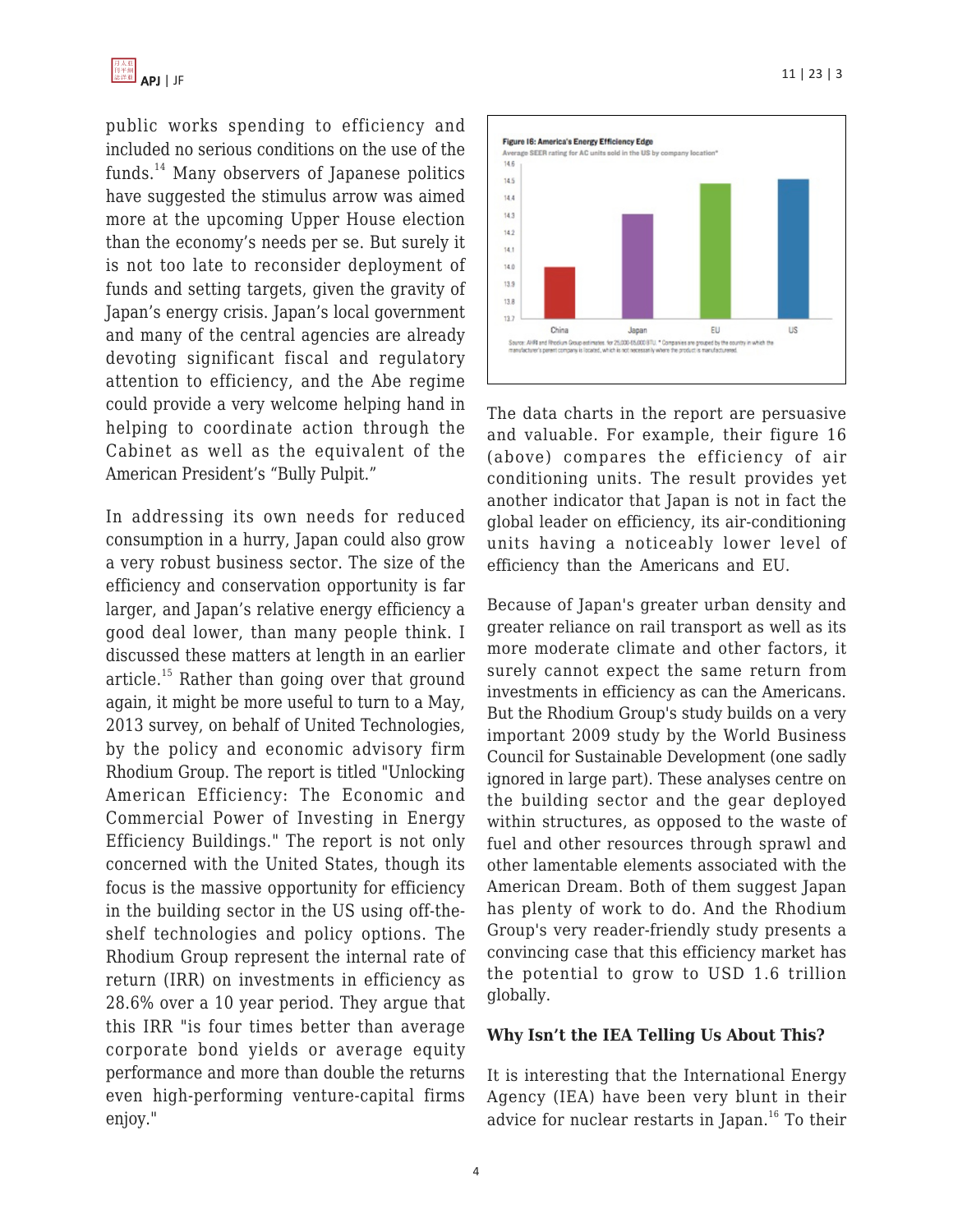

credit, the IEA rightly warns that the global community has only a few years in which to ramp down emissions in order not to blow through two degrees celsius of temperature increase and risk runaway global warming. The IEA's reasoning on carbon appears central to its advice that Japan needs to restart as many nuclear reactors as possible. But the core of their argument is that the key area for cutting emissions is via efficiency and conservation, because there simply is not enough time to deploy low-carbon generation of any type in the time-frame required to avoid catastrophe. $17$ 

Well, restarts in Japan are not in the offing, in a short time frame and in significant numbers. The realities of Japanese power politics as well as the potentials for renewables and efficiency and conservation are in a very rapidly changing dynamic. However, the IEA has not rethought its advice, at least publicly. To be specific, we have yet to see admonitions from the IEA urging the Abe Government to put a real arrow in Abenomics via aggressive efficiency, real power market reform as well as for investments in linking the balkanized transmission grid into a truly national grid (something that could be achieved very quickly through undersea cables). In place of the call for nuclear restarts – or at least in tandem with it – we see no evidence of significant IEA advice to Japan to upgrade its standards on energy efficiency for buildings, to adopting robust zero net energy targets in the national government, and raising standards for air-conditioners, electric motors, and in other areas. Japan has excellent technical potential on these fronts, and through fiscal and other supports of a full-on efficiency drive could make significant headway to overcome the disadvantage of having a very high cost power economy.<sup>18</sup>

#### **Conclusion**

We have seen that the ostensibly commonsense decision of restarting nuclear reactors is simply not a viable option in the near future. Because of that, other options have to be considered. Compelling research indicates that efficiency would be the right choice with significant returns for the Japanese political economy. And the evolving assessments of opportunity in the global green economy give added support to this argument. Because the IEA is at the centre, or certainly should be at the centre, of these evolving assessments, it is simply incredible that its advice to the Japanese government on the public stage has not changed to suit the changing circumstances of power politics and policy options. The IEA should be telling all scholars of Japanese business and observers of Abenomics where the real opportunity lies.

**Andrew DeWit** is Professor in the School of Policy Studies at Rikkyo University and an Asia-Pacific Journal coordinator. With Iida Tetsunari and Kaneko Masaru, he is coauthor of "Fukushima and the Political Economy of Power Policy in Japan," in Jeff Kingston (ed.) [Natural Disaster and Nuclear Crisis in Japan.](http://amzn.com/0415698561/?tag=theasipacjo0b-20)

Recommended citation: Andrew DeWit, "Abenomics Needs a Reboot Rather than Nuclear Restarts," The Asia-Pacific Journal, Vol. 11, Issue 23, No. 3. June 10, 2013.

## **Related articles**

• John A. Mathews, Mei-Chih Hu, Ching-Yan Wu, [Concentrating Solar Power – China's New](http://www.japanfocus.org/-Ching_Yan-Wu/3946) [Solar Frontier](http://www.japanfocus.org/-Ching_Yan-Wu/3946)

- Andrew DeWit, [The US Military, Green](http://www.japanfocus.org/-Andrew-DeWit/3909) [Energy, and the SPIDERS at Pearl Harbor](http://www.japanfocus.org/-Andrew-DeWit/3909)
- Andrew DeWit, [Abenomics and Energy](http://www.japanfocus.org/-Andrew-DeWit/3900) [Efficiency in Japan](http://www.japanfocus.org/-Andrew-DeWit/3900)
- Andrew DeWit, [Distributed Power and](http://www.japanfocus.org/-Andrew-DeWit/3861) [Incentives in Post-Fukushima Japan](http://www.japanfocus.org/-Andrew-DeWit/3861)
- John A. Mathews, [The Asian Super Grid](http://www.japanfocus.org/-John_A_-Mathews/3858)
- Andrew DeWit, [Japan's Energy Policy at a](http://www.japanfocus.org/-Andrew-DeWit/3831)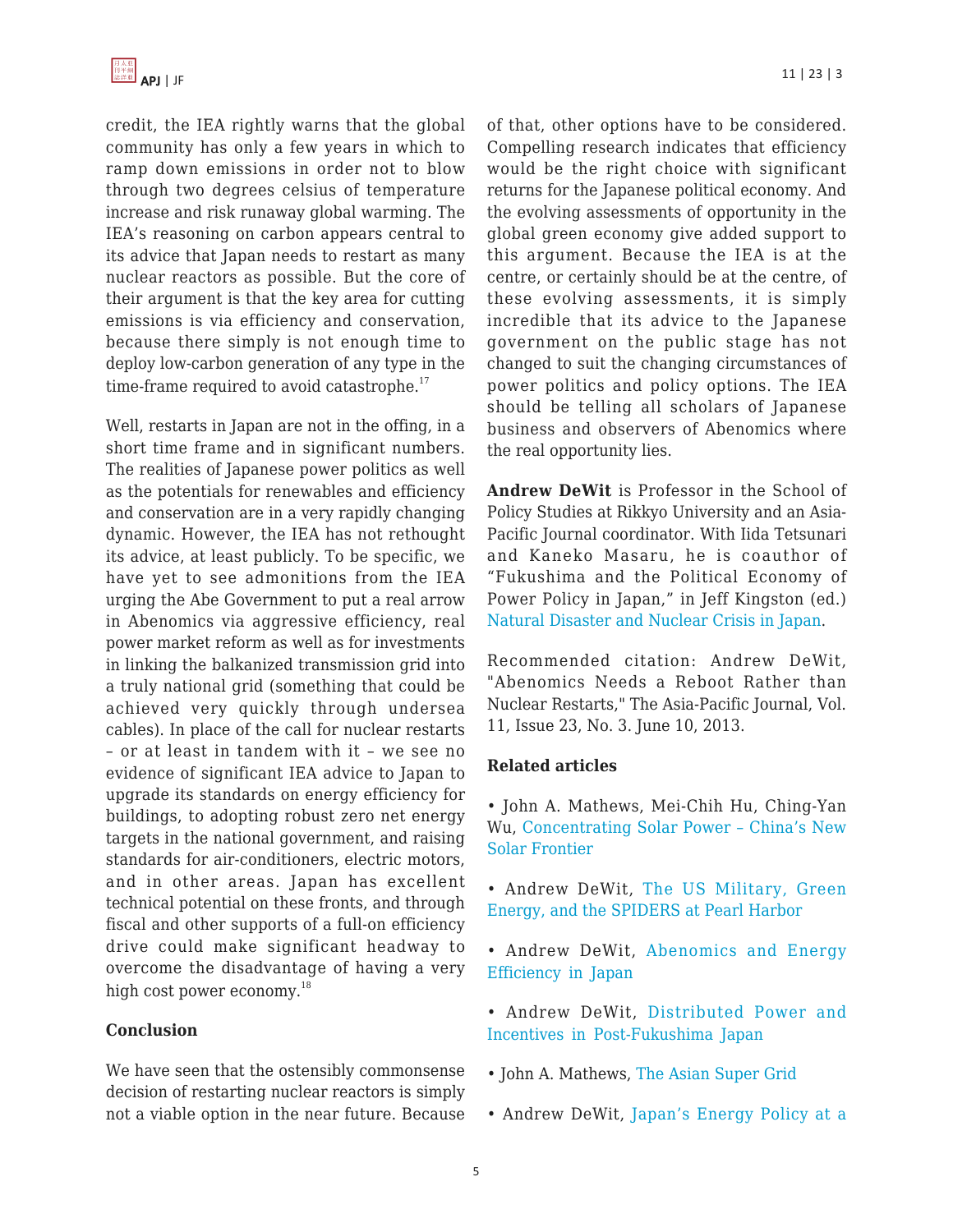



# [Crossroads: A Renewable Energy Future?](http://www.japanfocus.org/-Andrew-DeWit/3831)

• Andrew Dewit[, Japan's Remarkable Energy](http://www.japanfocus.org/-Jeff-Kingston/3822) [Drive](http://www.japanfocus.org/-Jeff-Kingston/3822)

• Andrew DeWit, [Megasolar Japan: The](http://www.japanfocus.org/-Andrew-DeWit/3679) [Prospects for Green Alternatives to Nuclear](http://www.japanfocus.org/-Andrew-DeWit/3679) [Power](http://www.japanfocus.org/-Andrew-DeWit/3679)

• Peter Lynch and Andrew DeWit, [Feed-in](http://www.japanfocus.org/-Peter-Lynch/3654) [Tariffs the Way Forward for Renewable Energy](http://www.japanfocus.org/-Peter-Lynch/3654)

• Sun-Jin YUN, Myung-Rae Cho and David von Hippel, [The Current Status of Green Growth in](http://www.japanfocus.org/-Sun_Jin-YUN/3628) [Korea: Energy and Urban Security](http://www.japanfocus.org/-Sun_Jin-YUN/3628)

• Son Masayoshi and Andrew DeWit, [Creating a](http://www.japanfocus.org/-Andrew-DeWit/3603) [Solar Belt in East Japan: The Energy Future](http://www.japanfocus.org/-Andrew-DeWit/3603)

• Andrew DeWit and Sven Saaler, [Political and](http://www.japanfocus.org/-Andrew-DeWit/3525) [Policy Repercussions of Japan's Nuclear and](http://www.japanfocus.org/-Andrew-DeWit/3525) [Natural Disasters in Germany](http://www.japanfocus.org/-Andrew-DeWit/3525)

• Andrew DeWit and Iida Tetsunari, [The](http://www.japanfocus.org/-Iida-Tetsunari/3479) ["Power Elite" and Environmental-Energy Policy](http://www.japanfocus.org/-Iida-Tetsunari/3479) [in Japan](http://www.japanfocus.org/-Iida-Tetsunari/3479)

## **Notes**

<sup>1</sup> The article is titled "Abenomics Needs Cheap Nuclear Power to Work – Bloomberg," Bloomberg News June 2, 2013: [here](http://www.bloomberg.com/news/2013-06-02/abenomics-needs-cheap-nuclear-power-to-work.html)

 $^2$  On this, see "End of the Line for the Tsuruga Reactor," Japan Times editorial, May 28, 2013: [here.](http://www.japantimes.co.jp/opinion/2013/05/28/editorials/end-of-the-line-for-tsuruga-reactor/)

 $3$  A cogent analysis of the background and pertinent issues can be found in Jeff Kingston, "Is it Safe? Ruling party pushes nuclear village agenda," Japan Times, May 26, 2013: [here.](http://www.japantimes.co.jp/opinion/2013/05/26/commentary/is-it-safe-ruling-party-pushes-nuclear-village-agenda/) See also Charles D Ferguson and Mark Jansson, "Regulating Japanese Nuclear Power in the Wake of the Fukushima Daiichi Incident," Federation of Atomic Scientists, FAS Issue Brief, May 2013: [here](http://blogs.fas.org/wp-content/uploads/2013/05/Regulating_Japanese_Nuclear_13May13.pdf)

4 The World Nuclear Association notes that the reactor is being developed in conjunction with "Kyoto University, the Central Institute of the Electric Power Industry (CRIEPI) and the Japan Atomic Power Company (JAPC), with funding from METI." See "Small Nuclear Power Reactors (Updated June 2013)," World Nuclear Association: [here](http://www.world-nuclear.org/info/Nuclear-Fuel-Cycle/Power-Reactors/Small-Nuclear-Power-Reactors/)

5 See the interview with Yamamoto (in Japanese) in the June 5 edition of the weekly newspaper, Decentralized Energy. Note that Yamamoto is also a representative from Fukui, home to many of Japan's reactors: [here](https://www.jimin.jp/english/profile/members/114798.html)

 $^6$  By Mid-March of 2012, 80% of Japanese were ready to agree to abandoning nuclear power. See (in Japanese) "80% Favour Abandoning Nuclear in a Nationwide Poll," Chugoku Shinbun, March 18, 2013.

7 On this, see Richard Samuels 3-11: Disaster and Change in Japan, Cornell University Press, pp. 12-13.

8 See, in Japanese, "Kyodo Poll: 54% Oppose Nuclear Restarts," 47 News, May 19, 2013: [here](http://www.47news.jp/FN/201305/FN2013051901001474.html)

9 (in Japanese) "At most there will be submission to the new regulations for 6 reactors restarts, and the order of inspection remains undecided," Sankei Shinbun, June 8, 2013: [here](http://sankei.jp.msn.com/economy/news/130608/biz13060808150006-n1.htm)

<sup>10</sup> (in Japanese) "The pro-restart faction's movements are accelerating, and there are LDP worries that they will negatively effect the Upper House elections," Jiji News, June 8, 2013: [here](http://www.jiji.com/jc/c?g=pol_30&k=2013060800209)

 $11$  In political science terms, we should also consider the possibility that the politicians know very well that the NRA has to establish its bona fides on the international and domestic fronts, and therefore cannot okay restarts in any significant number and in a short period of time. But at the same time, the more the politicians are seen to lobby, the more support they (presumably) get from the utilities, who